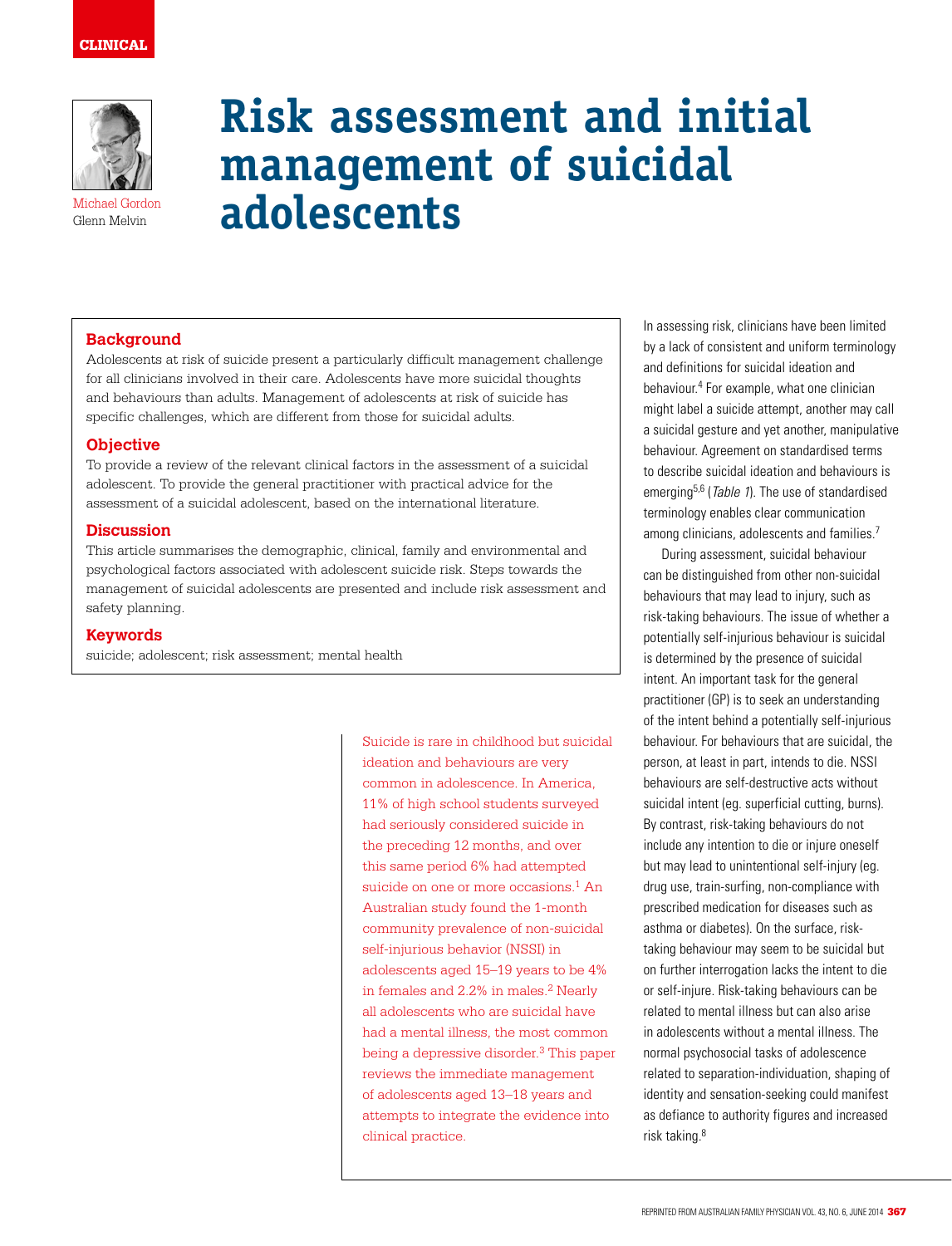# **Risk factors for suicide**

Risk factors for adolescent suicide have been identified in the literature and are summarised in Table 2.9-21 Some risk factors for suicide can be classified as being modifiable or non-modifiable. Non-modifiable risk factors are static and do not change over time (eg. male gender, past history of suicide attempt, family history of suicide attempt). Modifiable risk factors are dynamic and may be influenced by treatment (eg. suicidal ideation, current stressors and poor physical health).

# **Demographic risk factors**

Adolescent males are 3–5 times more likely to commit suicide than females, whereas females are more likely than males to attempt suicide.<sup>10,11,22</sup> Adolescents who are same-sex attracted may struggle to disclose their sexual identity, experience victimisation or have unsupportive responses from family and friends, which may explain the elevated risk of suicidal ideation and attempt in this population.<sup>20,21</sup>

# **Clinical risk factors**

Mental illness is a strong predictor of suicide in adolescence.9,14,15 Most older adolescents who have died by suicide were previously diagnosed with an affective disorder (82%), most commonly major depressive disorder.15 However, other conditions, such as anxiety disorders, schizophrenia, conduct disorder and substance abuse, have also been associated with suicide<sup>11,18</sup> and need to be considered. Adolescents with borderline personality traits or disorders have an increased risk of suicide; this is partially mediated by the adolescent's aggression and impulsivity.23 There have been a number of case reports of suicide and suicidal behaviour in patients with Asperger's disorder.24,25 Adolescents with Asperger's disorder are at risk when they are moving away from their parents and attempting to congregate with their peers, only to develop increased insight into their social impairments.26

GPs might particularly consider a diagnosis of mental illness in adolescents presenting

| Table 1. Suicidal and non-suicidal terms and their definitions <sup>5,6</sup> |                                                                                                                                                                                                                                                                                                                                                                                                |  |
|-------------------------------------------------------------------------------|------------------------------------------------------------------------------------------------------------------------------------------------------------------------------------------------------------------------------------------------------------------------------------------------------------------------------------------------------------------------------------------------|--|
| Suicidal ideation                                                             | Passive thoughts about wanting to be dead or active<br>thoughts about killing oneself, not accompanied<br>by preparatory behaviour.                                                                                                                                                                                                                                                            |  |
| Non-suicidal<br>self-injurious<br>behaviour                                   | Self-injurious behaviour associated with no intent to die. The<br>behaviour is purely for non-suicidal reasons, either to relieve<br>distress (often referred to as self-mutilation, eq. superficial<br>cuts or scratches, hitting/banging or burns) or to effect<br>change in others or the environment.                                                                                      |  |
| Suicidal plans                                                                | Thoughts related to designing and engaging in the act of<br>suicide.                                                                                                                                                                                                                                                                                                                           |  |
| Preparatory acts                                                              | Acts or preparation towards an imminent suicide attempt.<br>This includes anything beyond a verbalisation or thought,<br>such as assembling a specific method (eq. buying pills,<br>purchasing a rope) or preparing for one's death by suicide<br>(eg. giving things away, writing a suicide note).                                                                                            |  |
| Suicide attempt                                                               | A potentially self-injurious act, associated with at least some<br>intent to die as a result of the act. An individual may admit<br>to attempting suicide or, if denied, suicidal intent may be<br>inferred from the behaviour or circumstance (eq. jumping from<br>a high place, drug overdose) where no other intent is likely. A<br>suicide attempt may or may not result in actual injury. |  |
| Suicidal behaviour                                                            | Behaviour that is self-directed and deliberately results in<br>injury or the potential to injure oneself. There is evidence,<br>whether implicit or explicit, of suicidal intent.                                                                                                                                                                                                              |  |
| Suicide                                                                       | Death caused by self-injurious behaviour with any intent to<br>die as a result of the behaviour.                                                                                                                                                                                                                                                                                               |  |

with unexplained physical symptoms, prolonged lethargy, sleep disturbance, poor school performance or attendance or a perception by parents that the adolescent is 'not quite right'. Past suicide attempts are a major risk factor for suicide;<sup>9</sup> however, it has been estimated that the ratio of number of suicide attempts to suicide is 400:1 in teenage boys aged 15–19 years and 3,000:1 in girls of the same age.<sup>27</sup> In addition, a family history of suicide increases the adolescent's risk of suicide.11,12 Sexual abuse is a significant risk factor that increases the risk of suicide.17 Cutajar et al reported that while the mean age at which sexual abuse occurs was 10 years, the mean age at which the person committed suicide was 31 years, $17$  pointing to a long-term association.

Insomnia is also a risk factor for suicide.28 It should be noted that antidepressant medications have been reported to be responsible for a small but significant increase, compared with placebo, in suicidal thoughts and behaviours in adolescents. The role of antidepressants in affecting adolescent suicidal ideation and behaviours is outside the scope of this paper and is discussed elsewhere.29

Personality factors and psychological constructs have been associated with suicide risk. For some adolescents, attempts at suicide may be more impulsive and use less lethal means (eg. drug overdose), compared with adults who attempt suicide,30 contributing to the lower risk of death.

# **Family and environmental factors**

A very important part of any suicide risk assessment is to inquire about the adolescent's access to lethal means to suicide. Removal of lethal means has been shown to reduce suicides $31$ and, as such, it is very important to instruct parents to store medications and sharp knives in locked areas. This is a key part of the safety plan (*Figure 1*). A number of family and environmental risk factors have been described. These factors include problems at school, poor communication between adolescents and parents, and worrisome life events.12 Where the adolescent believes that their parents are controlling and uncaring, this belief has been associated with increased risk of suicidal ideation.<sup>19</sup>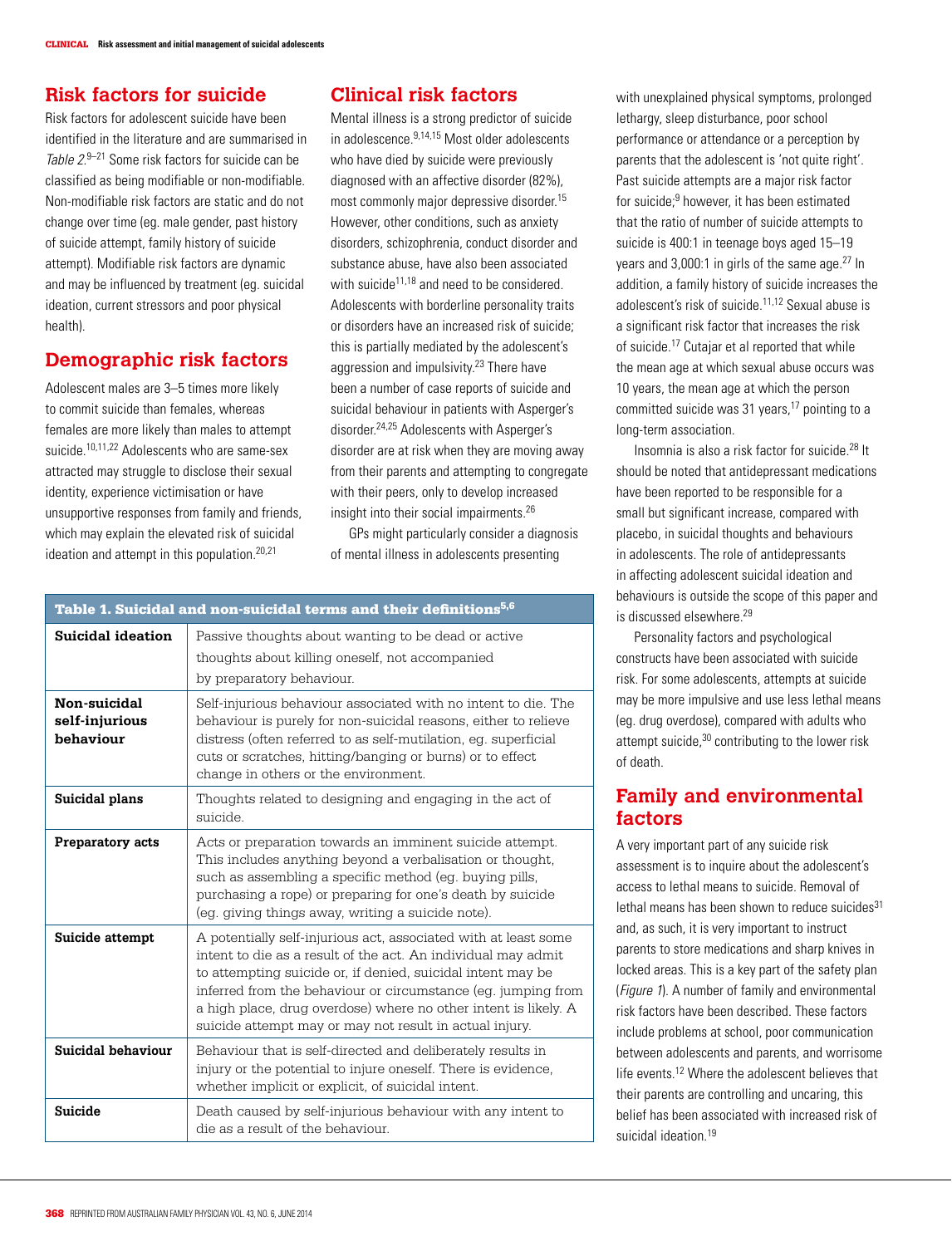| Table 2. A summary of risk factors for suicide by adolescents <sup>9,21</sup>                                                   |                                                                                                                                                                                                                                                                                                                                                                                                                          |                                                                                                                                                                                                                                                                                                                                                                                                                                                                                           |                                                                                                                                                                                                                                                   |  |  |  |
|---------------------------------------------------------------------------------------------------------------------------------|--------------------------------------------------------------------------------------------------------------------------------------------------------------------------------------------------------------------------------------------------------------------------------------------------------------------------------------------------------------------------------------------------------------------------|-------------------------------------------------------------------------------------------------------------------------------------------------------------------------------------------------------------------------------------------------------------------------------------------------------------------------------------------------------------------------------------------------------------------------------------------------------------------------------------------|---------------------------------------------------------------------------------------------------------------------------------------------------------------------------------------------------------------------------------------------------|--|--|--|
| Demographic                                                                                                                     | <b>Clinical</b>                                                                                                                                                                                                                                                                                                                                                                                                          | <b>Family and environment</b>                                                                                                                                                                                                                                                                                                                                                                                                                                                             | <b>Mental state</b>                                                                                                                                                                                                                               |  |  |  |
| $\bullet$ Male<br>$\bullet$ Older<br>adolescence<br><i>(versus</i><br>younger)<br>$\bullet$ Non-<br>heterosexual<br>orientation | • Psychiatric diagnosis<br>• Recent discharge from<br>psychiatric hospital<br>• Past suicide attempt<br>• Family history of suicide<br>• Child sexual abuse/rape<br>• Childhood history of trauma<br>$\bullet$ Severe insomnia<br>• Poor physical health with<br>functional impairment (eq.<br>epilepsy)<br>• Personality traits (eg.<br>neuroticism, perfectionism)<br>• Low self-esteem<br>• Poor treatment compliance | • Life stresses, particularly<br>unemployment and legal and<br>school problems<br>• Access to lethal means<br>• Lack of social supports<br>• Contagion $-$ exposure to others<br>demonstrating suicidal behaviour<br>(imitation, coping strategy)<br>• Non-intact families (eq. divorce)<br>• Parental mental illness<br>• Impaired relationship with<br>parents<br>• Poor communication with father<br>• Perceived excessive control and<br>low care by parents<br>• Indigenous heritage | • Suicidal thoughts, especially if<br>pervasive and involving planning<br>• Homicidal ideation<br>• Alcohol and illicit drug<br>intoxication<br>• Severe anxiety/agitation,<br>hopelessness<br>• Impulsivity<br>• Impaired problem solving skills |  |  |  |

# **Mental state risk factors**

Patients who have suicidal ideation are at higher risk of suicide.15 Risks for suicide on mental state include anxiety, agitation, worthlessness, suicidal ideation, homicidal ideation and hopelessness.18,28

# **The immediate management of suicidal adolescents**

The GP needs to form a view as to whether the adolescent has no, low, medium or high risk on the basis of the number of risk factors and their severity (Table 2) as well as the presence of protective factors (eg. religious beliefs, connection to the school and social supports).

Open-ended questions to encourage disclosure of suicidal ideation may include: 'Do you ever feel like giving up?', 'Do your symptoms/things ever become too much to cope with?', 'Do you ever feel hopeless about your situation?'. These questions could be followed by more closed questions: 'Do you ever think about going to sleep and not waking up?' or 'Do you think that you would be better off if you weren't alive?'. It should be noted that asking an adolescent if they have suicidal ideation does not make them suicidal; rather, inquiry about suicidal thinking is likely to lead the adolescent to feel they are being listened to and that they are not alone.<sup>10</sup>

# Table 3. Ten steps in the assessment and initial management of a suicidal adolescent

- 1. Assess the adolescent's risk profile.
- 2. Assess the adolescent's mental state.
- 3. Consider involving the parents if at all possible
- 4. Offer psycho-education about suicide risk and underlying psychological condition
- 5. Consider the need for hospitalisation.
- 6. Consider involvement of other health professionals and services (eg. crisis assessment team/public mental health service, private psychologist or psychiatrist, school counsellor)
- 7. Develop a safety plan or refer to a mental health clinician who can provide this.
- 8. Consider psychotropic medication or psychosocial intervention to treat underlying mental illness (eg. cognitive behaviour therapy and/or antidepressants for major depression).
- 9. Document the risk assessment, mental state, safety plan and people contacted.
- 10. Arrange for review.

There are standardised suicide assessment inventories (eg. the Columbia-Suicide Severity Rating Scale [C-SSRS],<sup>32</sup> which is freely available online) but require training and may not be easily administered in a general practice environment. The GP should be mindful that the risk of suicide is likely to fluctuate in the short term and that the best way to address this is through regular review and assessment of risk. If the level of risk is determined to be moderate or high, the GP is obliged to implement a management plan to address the risk or refer to a psychologist/psychiatrist specialising in

adolescent mental health, or to a Child and Adolescent public mental health service, for urgent assessment. For example, an adolescent with a current suicidal plan and intent, a past history of abuse, recent break-up with girlfriend or boyfriend and diagnosis of bipolar disorder that is untreated would be considered at high risk and would probably require an inpatient admission.

We propose 10 tasks for the immediate management of an adolescent at moderate-tohigh risk of suicide (*Table 3*). It is not necessary for each of these tasks to be undertaken by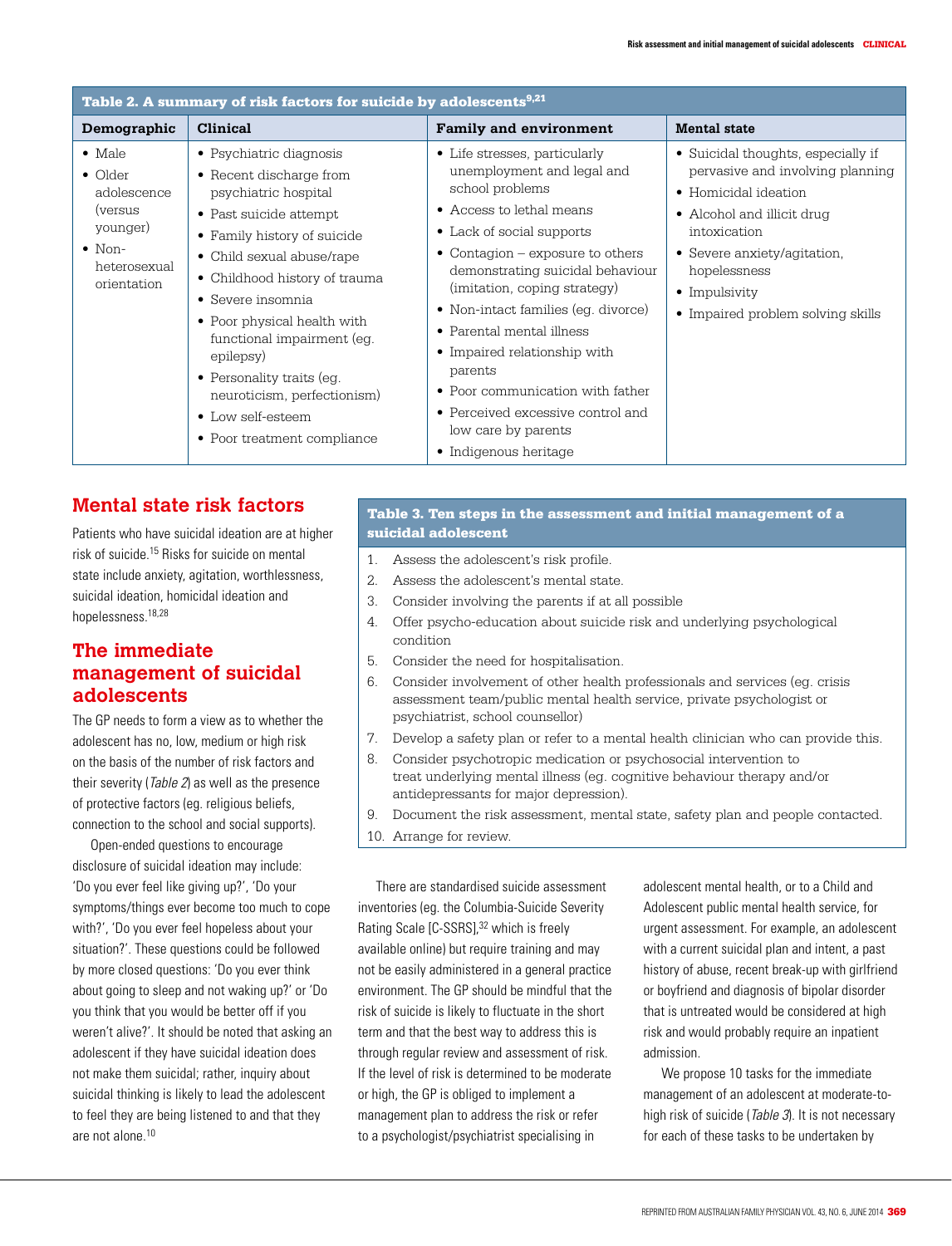the same clinician. These tasks can be shared between the GP and the various professionals who may be involved in the adolescent's care. The adolescent is likely to be safer if all the tasks are completed and the professionals communicate

with one another about their findings and follow-up arrangements.

Psycho-education for both adolescents and their parents regarding the nature of their psychological diagnosis, its course and proposed

Jane is 17 years of age and has a depressive illness. She has fluctuating mood symptoms and suicidal thoughts. The urge to follow through with these thoughts generally lasts for 1–2 hours, but then subsides. Jane has reported an awareness that the urge to harm herself will pass if she is able to use her safety plan.

#### **Warning signs (symptoms suggesting that Jane is deteriorating):**

- sleeping <7 hours per night
- losing weight
- not going to school
- having suicidal thoughts.

#### **Internal coping strategies (things that Jane can do to soothe herself):**

- Jane has agreed to make a list of reasons for living and can look at this list if she is struggling.
- Jane has also agreed to make a Hope box, which includes pictures of family holidays and her Year 11 formal. Jane can also look at these pictures if she is struggling.

## **Distraction techniques:**

- Listen to music, play piano, guitar
- Watch family DVDs
- Have a bath
- Play with her dog, Savage
- Go for a walk

Jane can ask her mother for extra (prn) medication of diazepam 2 mg if she is very distressed and feels that she is not coping.

#### **Social supports that can help take Jane's mind off problems:**

- Phone or text cousins
- Phone or text Julie (neighbour)

#### **Family and friends for crisis help:**

Jane has identified 5 people she can call if she is not able to cope or keep herself safe. Jane agrees to keep a fully charged mobile telephone and have credit on her phone. The 5 people who agree to be called on as safety people are:

|  | mobile number that the control of the control of the control of the control of the control of the control of the control of the control of the control of the control of the control of the control of the control of the cont |
|--|--------------------------------------------------------------------------------------------------------------------------------------------------------------------------------------------------------------------------------|
|  |                                                                                                                                                                                                                                |
|  | mobile number that the control of the control of the control of the control of the control of the control of the control of the control of the control of the control of the control of the control of the control of the cont |
|  | mobile number                                                                                                                                                                                                                  |
|  | mobile number that the mobile number                                                                                                                                                                                           |

#### **Professionals and agencies:**

- Jane can call KIDS helpline 1800 55 1800.
- Jane's mother will call Dr Jones if these strategies do not work and Jane is not coping. Dr Jones can be called during the day on 9123 4547 or after hours on 9234 6666, pager 2345.
- In a crisis, Jane's mother should take her to the Emergency Department at St Elsewhere Medical Centre.

Figure 1. Safety plan for Jane Smith, 25 May

treatment has been an important component of collaborative engagement.33 The development of a safety plan has been described as another component in the acute management of suicidal adolescents<sup>33,34</sup> and has been evaluated as a component of comprehensive suicide prevention interventions.35 The plan can be constructed by any professional involved in the adolescent's care, although this person should be familiar with writing safety plans and have assessed the adolescent for suicide risk factors. Writing the plan should be a collaborative process involving the adolescent and their parents and including individual triggers and coping strategies. The safety plan is tailored to each young person's needs, strengths and supports; however, all safety plans have six key components:

- 1. identifying signs that the person is deteriorating
- 2. creating a list of personalised internal coping strategies
- 3. involving friends and family in distracting the adolescent from suicidal ideation
- 4. involving the family in problem solving in a crisis
- 5. contacting mental health clinicians
- 6. restricting the adolescent's access to lethal means.<sup>34</sup>

The parents have key roles in monitoring the adolescent's safety between professional visits, contacting health professionals or bringing the adolescent for review if necessary and locking away medications and knives at home. Guns or other weapons should be given to the police for safekeeping.

Copies of the safety plan should be given to the adolescent and parents, and permission sought for it to be shared with other professionals involved in the adolescent's care.

The safety plan is an adaptable document that can be updated over time, as negotiated with the adolescent, depending on what is and is not working. The GP needs to consider whether they are equipped to construct a rudimentary safety plan at the first appointment or need to refer to an external professional to assess the young person and complete this task. 'Safety Net', a smartphone application for safety planning, is now available on the iTunes store and may be very useful for some adolescents.<sup>36</sup> An example of a safety plan for the case study patient is shown in the Figure 1.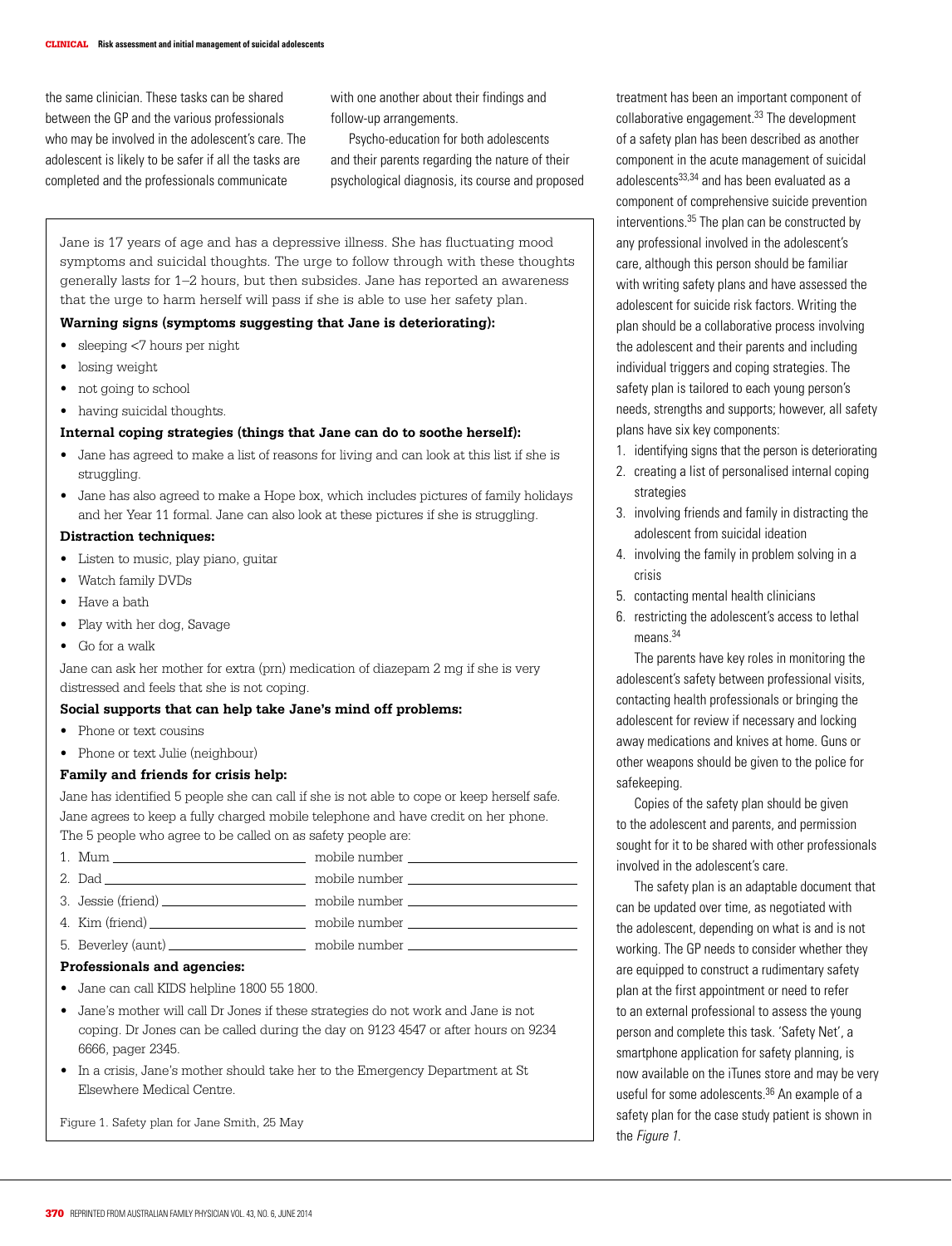Safety plans are different from 'no suicide contracts' (NSC). An NSC is a written commitment by the patient to not engage in suicidal behaviour and is unlikely to have any merit if the GP has no pre-existing relationship with the adolescent. An NSC is not a legal document.<sup>37</sup> It has been recommended that NSCs are not used in the management of suicidal patients as there is a danger that they may inappropriately reassure clinicians that their patients are safer than they actually are and they provide limited or no strategies for dealing with dysphoric feelings. 37,38 Safety plans, by contrast, outline a six-step management plan for the adolescent, the parent and the treating clinician, which anticipates that the adolescent could deteriorate over time.<sup>34</sup>

GPs should either continue to see the patient or arrange for another professional (eg. child psychiatrist or psychologist) to monitor their suicidal risk until it diminishes. The frequency and duration of this monitoring will vary from patient to patient. Once risk has been determined, the GP needs to decide on the most appropriate course of action to reduce risk. Options may include an urgent referral to a crisis assessment team, or to the emergency department for a psychiatric inpatient admission or referral to a child psychiatrist or other mental health professional for ongoing psychopharmacological and/or psychotherapeutic treatment. Issues around continuity of care with a known GP need to be balanced against the need to access specialist mental health care.

# **Key points**

- It is a myth that asking about suicidal ideation makes the person more suicidal; rather the evidence suggests the contrary.
- For any adolescent who has suicidal thoughts or has attempted suicide, the GP should inquire about other symptoms of a depressive disorder.
- Insomnia is a risk factor that the GP can address with behavioural and pharmacological interventions.
- For any adolescent who has a mental illness, the GP should consider conducting a risk assessment, inquiring about the known suicidal risk factors, to form a view as to whether the adolescent is at no, low, medium or high risk of suicide.
- The GP should always consider involving the adolescent's parents; however, the adolescent may have a challenging relationship with their parents and this may affect the role of the parents in future consultations.
- A safety plan is considered an important part of the management plan.

## **Authors**

Michael Gordon MBBS, MPM, MD, FRANZCP, Cert Child Psychiatry, RANZCP, Consultant Psychiatrist and Unit Head, Monash University, Melbourne, VIC. Michael.Gordon@southernhealth.org.au

Glenn Melvin BSc, Grad Dip Ed Psych, MPsych, PhD, Grad Cert Health Prof Ed. Senior Lecturer and Clinical Psychologist, Centre for Developmental Psychiatry & Psychology, Department of Psychiatry, Southern Clinical School, Monash University, Melbourne, VIC

Competing interests: None.

Provenance and peer review: Not commissioned; externally peer reviewed.

### **Resources**

- Stanley B, Brown G, Doyle P. A safety planning app is available at https://itunes.apple.com/ us/app/safety-plan/id695122998?ls=1&mt=8
- Stanley B, Brown G, Doyle P. An android version of the safety planning app is available at https://play.google.com/store/apps/ details?id=com.scorecloud.safetyplan

## **References**

- 1. Eaton DK, Kann L, Kinchen SA, et al. Youth behavior surveillance – United States 2009. MMWR Surveill Summ 2010;59:1–142.
- 2. Martin G, Swannell SV, Hazell PL, Harrison JE, Taylor AW. Self-injury in Australia: a community survey. Med J Aust 2010;193:506–10.
- 3. Brent DA, Perper JA, Moritz G, et al. Psychiatric risk factors for adolescent suicide: a case-control study. J Am Acad Child Adolesc Psychiatry 1993;32:521–29.
- 4. Melvin GA, Gordon MS, Freake BM. Assessment of suicidal ideation and behavior in clinical trials: challenges and controversies. Clin Investig 2012;2:265–73.
- 5. Posner K, Oquendo MA, Gould M, Stanley B, Davies M. Columbia Classification Algorithm of Suicide Assessment (C-CASA): classification of suicidal events in the FDA's pediatric suicidal risk analysis of antidepressants. Am J Psychiatry 2007;164:1035–43.
- 6. Crosby AE, Ortega L, Melanson C. Self-directed violence surveillance: uniform definitions and recommended data elements. Atlanta, Georgia: CDC; 2011. Available at www.cdc.gov/violenceprevention/pdf/ self-directed-violence-a.pdf [Accessed 1 December 2013].
- 7. Brent DA, Poling KD, Goldstein TR. Treating depressed and suicidal adolescents: A clinician's guide. New York: Guilford; 2011.
- Steinberg L. Risk taking in adolescence: what changes, and why? Ann N Y Acad Sci 2004;1021:51–58.
- 9. Shaffer D, Gould MS, Fisher P, et al. Psychiatric diagnosis in child and adolescent suicide. Arch Gen Psychiatry 1996;53:339–48.
- 10. Miller DN, Eckert TL. Youth suicial behavior: An introduction and overview. School Psych Rev 2009;38:153–67.
- 11. Gould MS, Greenberg T, Velting DM, Shaffer D. Youth suicide risk and preventive interventions: a review of the past 10 years. J Am Acad Child Adolesc Psychiatry 2003;42:386–405.
- 12. Gould MS, Fisher P, Parides M, Flory M, Shaffer D. Psychosocial risk factors of child and adolescent completed suicide. Arch Gen Psychiatry 1996;53:1155–62.
- 13. Beautrais AL. Risk factors for suicide and attempted suicide among young people. Aust N Z J Psychiatry 2000;34:420–36.
- 14. Agerbo E, Nordentoft M, Mortensen PB. Familial, psychiatric, and socioeconomic risk factors for suicide in young people: nested case-control study. BMJ 2002;325:74.
- 15. Brent DA, Perper JA, Moritz G, et al. Psychiatric risk factors for adolescent suicide: a case-control study. J Am Acad Child Adolesc Psychiatry 1993;32:521–29.
- 16. Brent DA. Depression and suicide in children and adolescents. Pediatr Rev 1993;14:380–88.
- 17. Cutajar MC, Mullen PE, Ogloff JR, Thomas SD, Wells DL, Spataro J. Suicide and fatal drug overdose in child sexual abuse victims: a historical cohort study. Med J Aust 2010;192:184–87.
- 18. Hawton K, Sutton L, Haw C, Sinclair J, Deeks JJ. Schizophrenia and suicide: systematic review of risk factors. Br J Psychiatry 2005;187:9–20.
- 19. Martin G, Waite S. Parental bonding and vulnerability to adolescent suicide. Acta Psychiatr Scand 1994;89:246–54.
- 20. King M, Semlyen J, Tai SS, Killaspy H, Osborn D, Popelyuk D, et al. A systematic review of mental disorder, suicide, and deliberate self harm in lesbian, gay and bisexual people. BMC Psychiatry 2008;8:70.
- 21. Kitts RL. Gay adolescents and suicide: understanding the association. Adolescence 2005;40:621–28.
- 22. Australian Bureau of Statistics. ABS Causes of Death, Australia 2012. Available at www.abs.gov.au/ausstats/abs@.nsf/Lookup/by+Subject/4125.0~Jan+ 2012~Main+Features~Suicides~3240. [Accessed 1 December 2013].
- 23. Brent DA, Johnson BA, Perper J, et al. Personality disorder, personality traits, impulsive violence, and completed suicide in adolescents. J Am Acad Child Adolesc Psychiatry 1994;33:1080–86.
- 24. Hannon G, Taylor EP. Suicidal behaviour in adolescents and young adults with ASD: Findings from a systematic review. Clin Psychol Rev 2013;33:1197–204.
- 25. Fitzgerald M. Suicide and Asperger's syndrome. Crisis 2007;28:1–3.
- 26. Tonge BJ, Gordon MS, Melvin GA. Treating Depression in the Developmentally Disabled: Intellectual Disability and Pervasive Developmental Disorders. In: Rey JM, Birmaher B, eds Treating Child and Adolescent Depression. Philadephia: Lippincott Williams & Wilkins; 2009. p. 310–20.
- 27. Mann JJ, Emslie G, Baldessarini RJ, et al. ACNP Task Force report on SSRIs and suicidal behavior in youth. Neuropsychopharmacol 2006;31:473–92.
- 28. Hall RCW, Platt DE, Hall RCW. Suicide risk assessment: a review of risk factors for suicide in 100 patients who made severe suicide attempts: evaluation of suicide risk in a time of managed care. Psychosomat 1999;40:18–27.